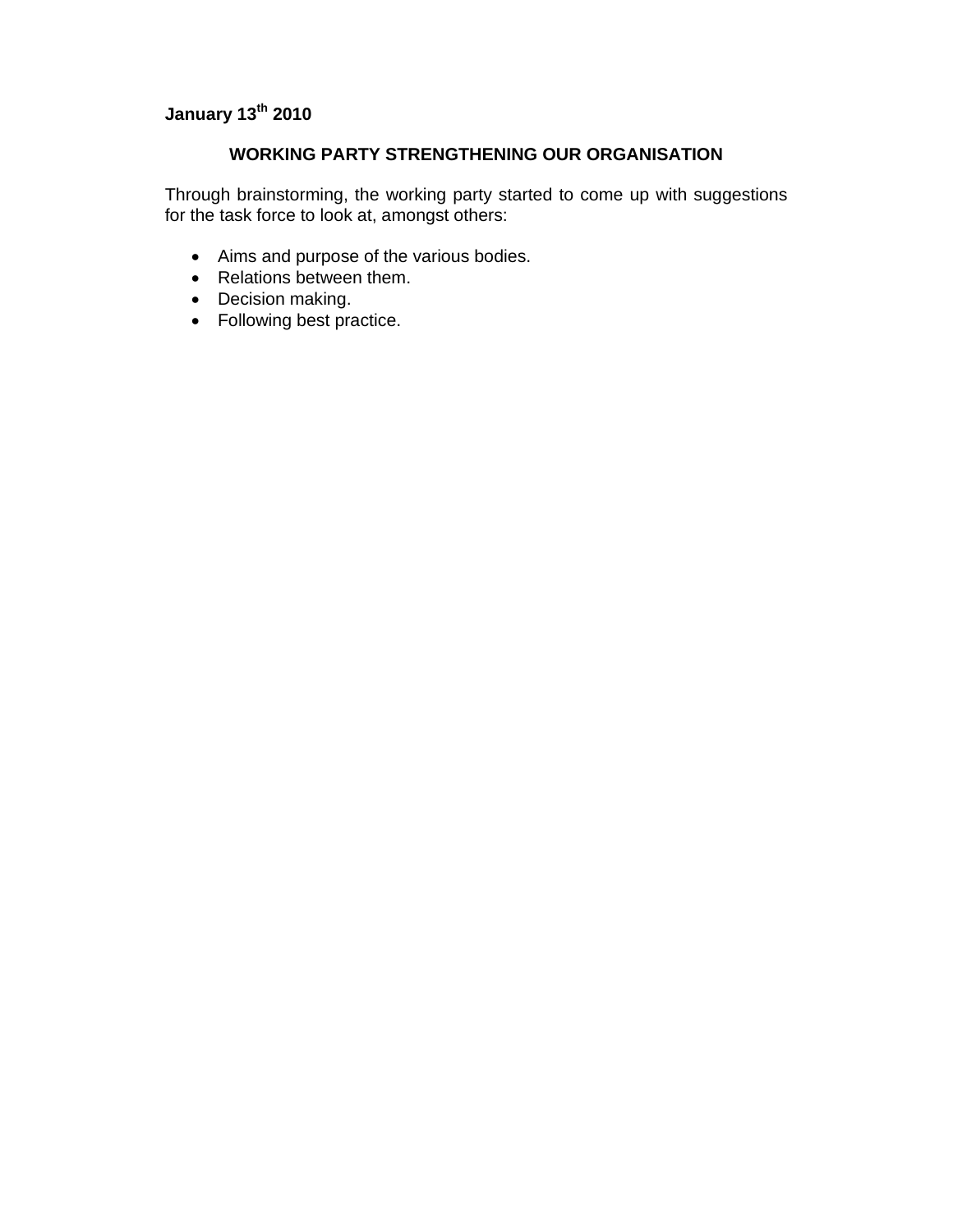## **ADDENDUM 1: AIMS AND PURPOSE**

Aims are essential to give direction to an organization and as a basis for later evaluation of its effectiveness. Therefore it is necessary to revisit the aims periodically.

Examples of aims might be:

- To serve the needs of its members.
- To make the Latihan available to the world.
- To preserve the good name of Subud.
- To support the member in their expression of the Latihan in daily life.
- To create spaces where the members can meet.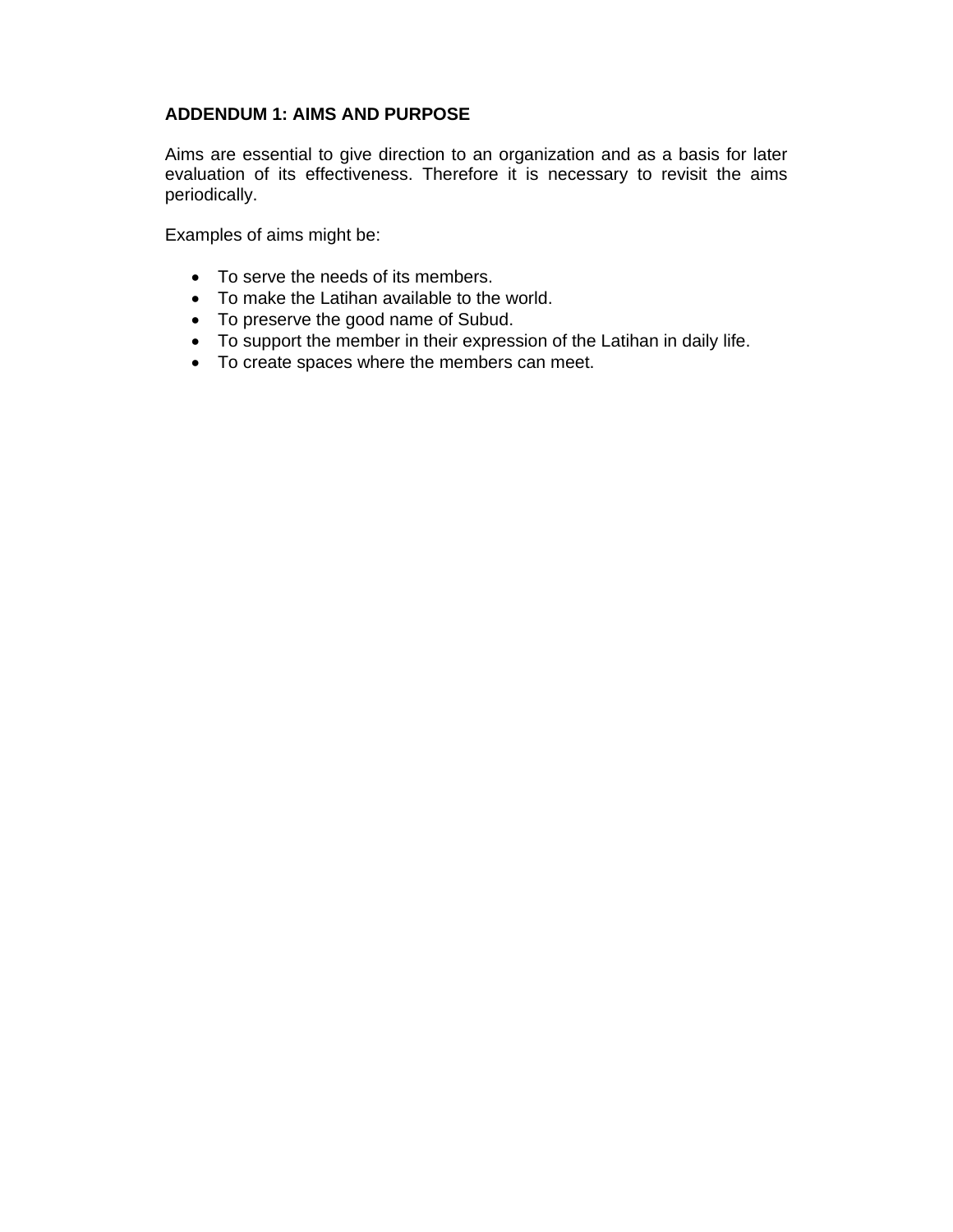## **ADDENDUM 2: RELATIONS BETWEEN THE BODIES**

In order for the organization to function effectively, the purpose of each body must be clearly defined and understood. This includes looking at the relationships between the different parts of the organization.

For example:

- WSA, WSC, ISC / WSA Executive and Zone Councils, and Representations and Affiliates: SDIA, SICA, SES, SYA, SIHA.
- Relationship of WSA to other Subud bodies especially MSF and SES.
- Relationship between the international and the national bodies.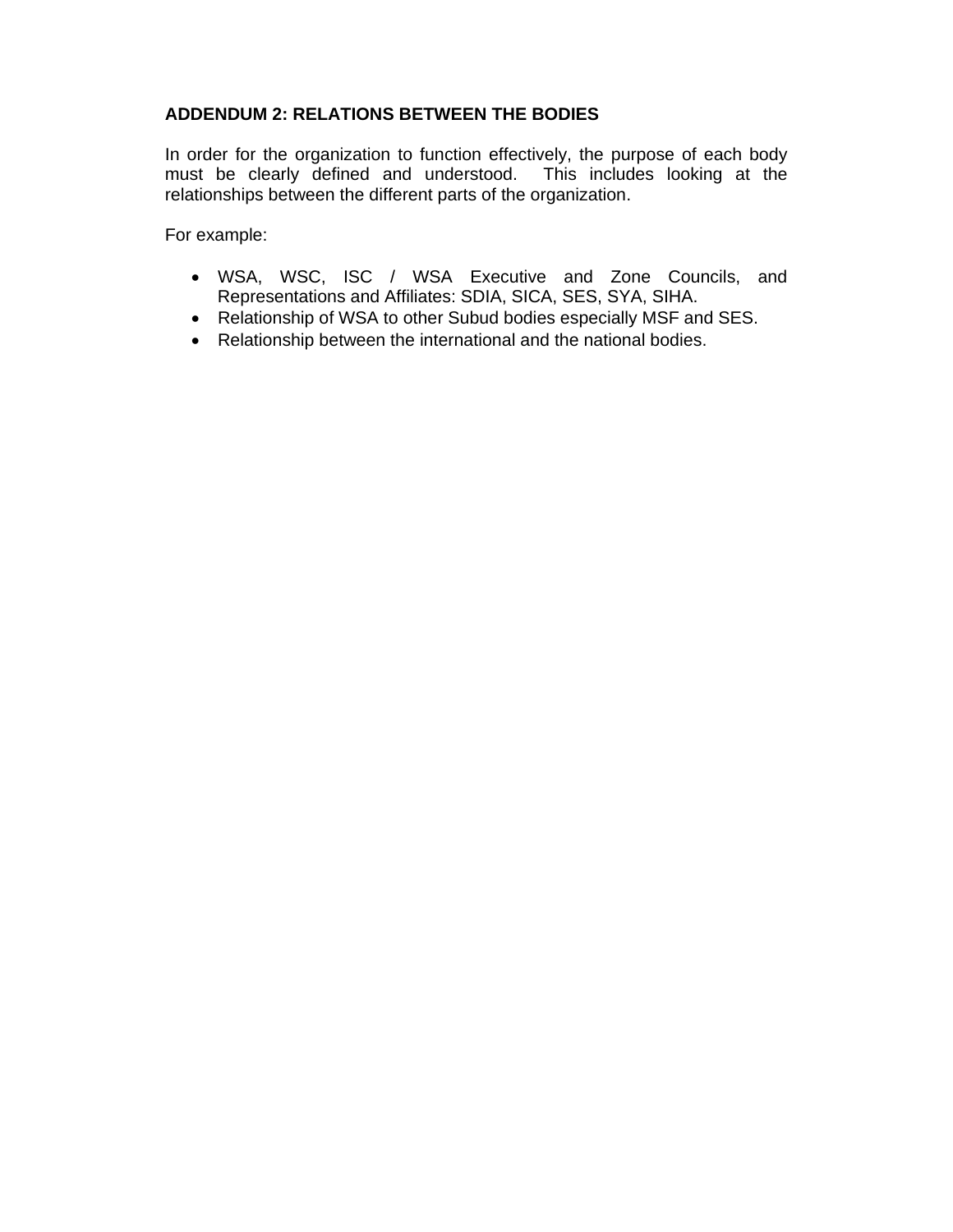## **ADDENDUM 3: DECISION-MAKING**

Decision-making in any organization should be transparent, effective and trusted by the members.

For example, we have many formal and informal procedures which have developed historically and could benefit from evaluation.